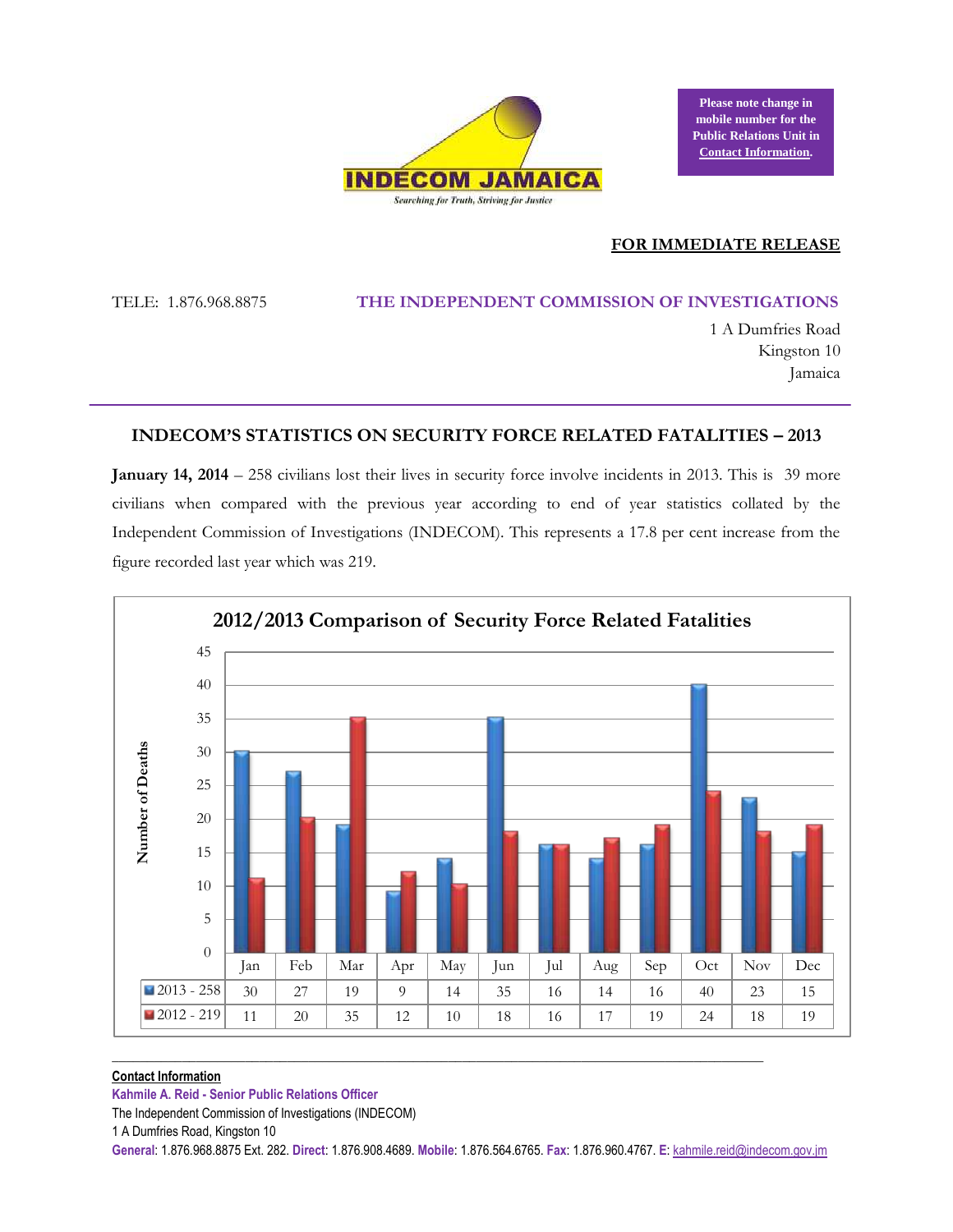

It is important to note that in October the Commission recorded the highest number of fatalities in a month in its history. In that same month the highest number of deaths-in-custody in a month was also recorded. Interestingly, in the previous month – September – three deaths-in-custody were recorded, this means seven (7) of the 10 or 70 per cent of the deaths-in-custody for the entire year occurred in these two months.

Additionally, in June, 35 civilians lost their lives in security force involved incidents representing a 94 per cent increase from the previous year which recorded 18. The third and fourth highest number of fatalities was recorded in January and February of last year with 30 and 27; for the same period in the previous year (2012), these 2 months recorded 11 and 20 respectively.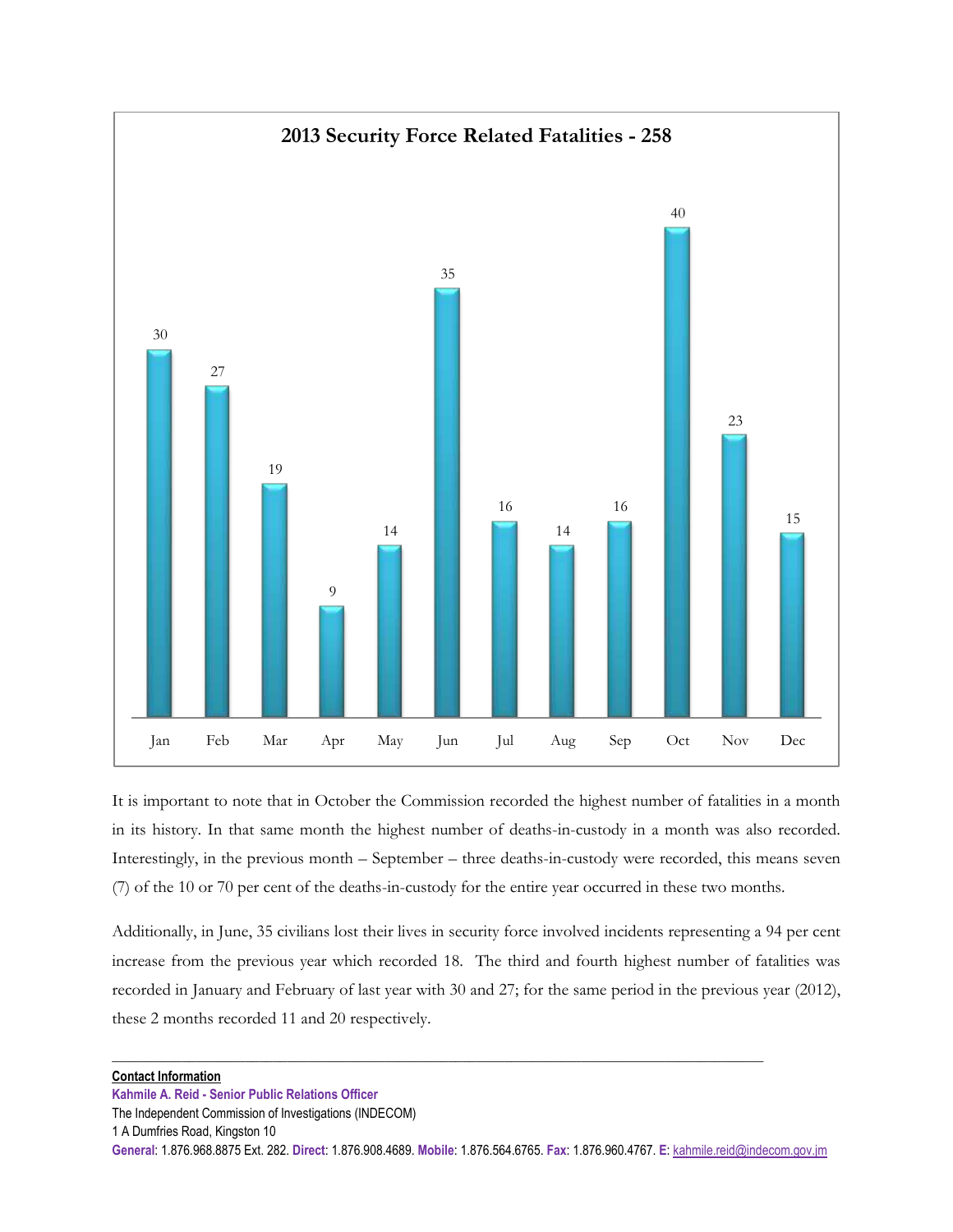Generally, the nature of the fatal incidents involving members of the security forces range from shootings, stabbings, suicides and deaths in custody. Last year 95 per cent of the fatal incidents were shootings while four (4) per cent were deaths-in-custody. Stabbings and suicides accounted for one per cent of the fatalities.

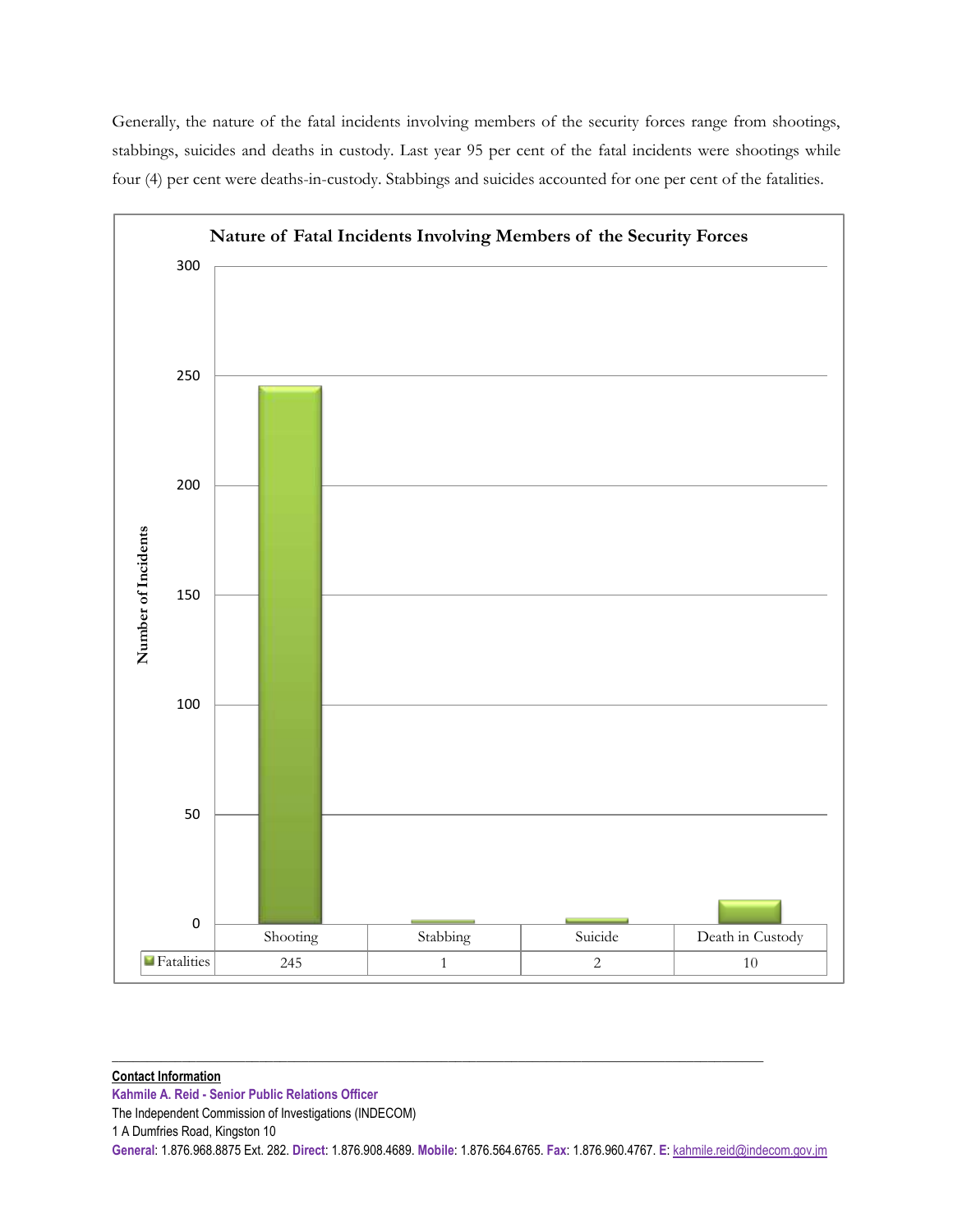

As it relates to the parishes, Kingston and St. Andrew recorded the highest number of fatalities with 76 which represents 29 per cent of the total number of fatalities. This followed by St. Catherine which recorded 63 fatalities some 24 percent of the total number. The third highest is St. James with 31 fatalities, 12 per cent of the total deaths followed by Westmoreland which recoded 30, which represents 11.6 per cent.

The parish with the lowest number of fatalities was Portland which recorded two (2) deaths involving the members of the security forces, followed by St. Elizabeth which recorded three (3). St Ann and St. Mary are tied for third lowest as they recorded four (4) fatalities each for 2013.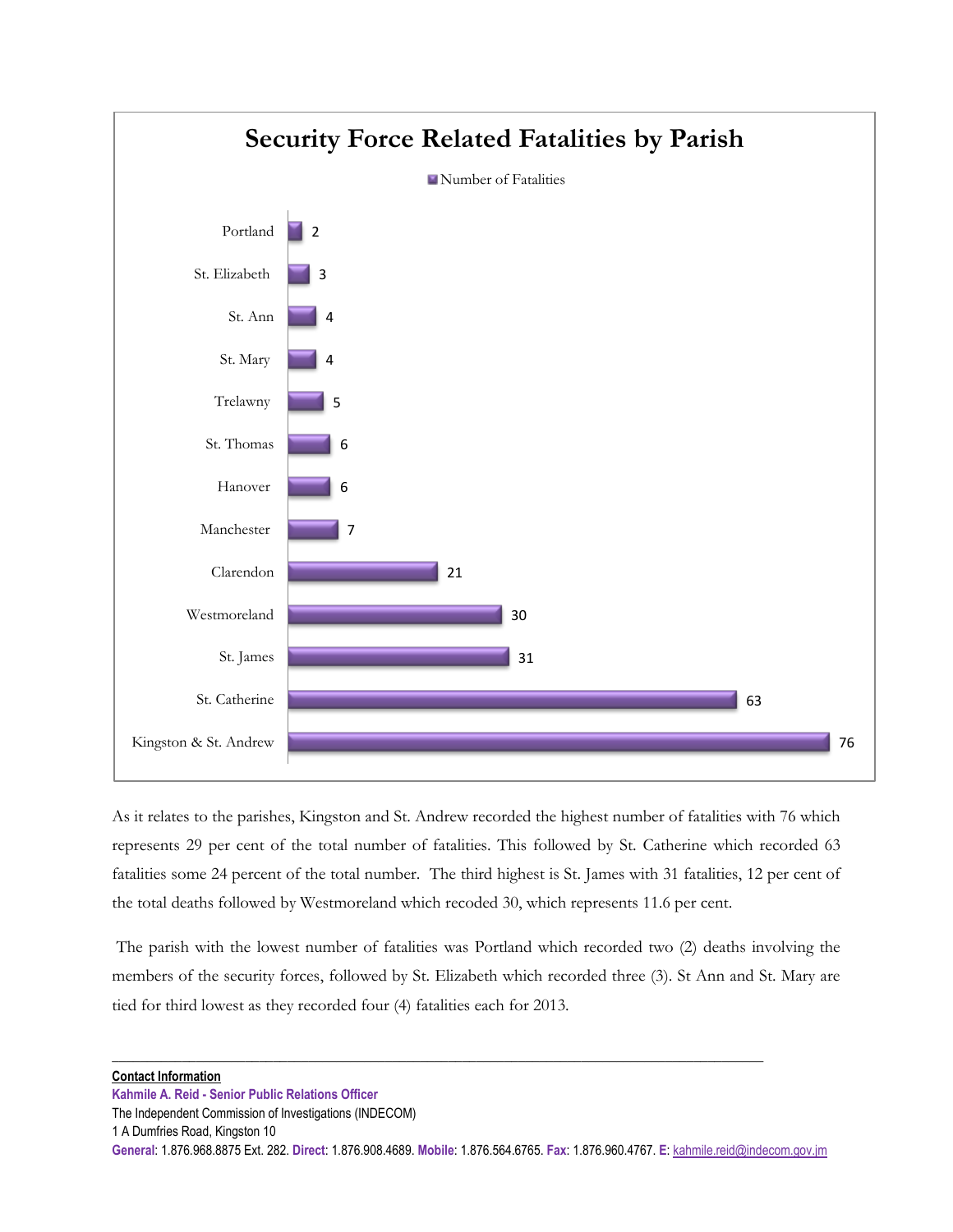The Eastern region remains the area with the highest number of fatalities accounting for 60 per cent of the total number of fatalities while the Western Region accounts for 28 per cent of the fatalities. The Central Region remains the area with the lowest number of fatalities, recording 12 per cent of the total.





#### **Contact Information**

**Kahmile A. Reid - Senior Public Relations Officer**

The Independent Commission of Investigations (INDECOM)

1 A Dumfries Road, Kingston 10

**General**: 1.876.968.8875 Ext. 282. **Direct**: 1.876.908.4689. **Mobile**: 1.876.564.6765. **Fax**: 1.876.960.4767. **E**[: kahmile.reid@indecom.gov.jm](mailto:kahmile.reid@indecom.gov.jm)